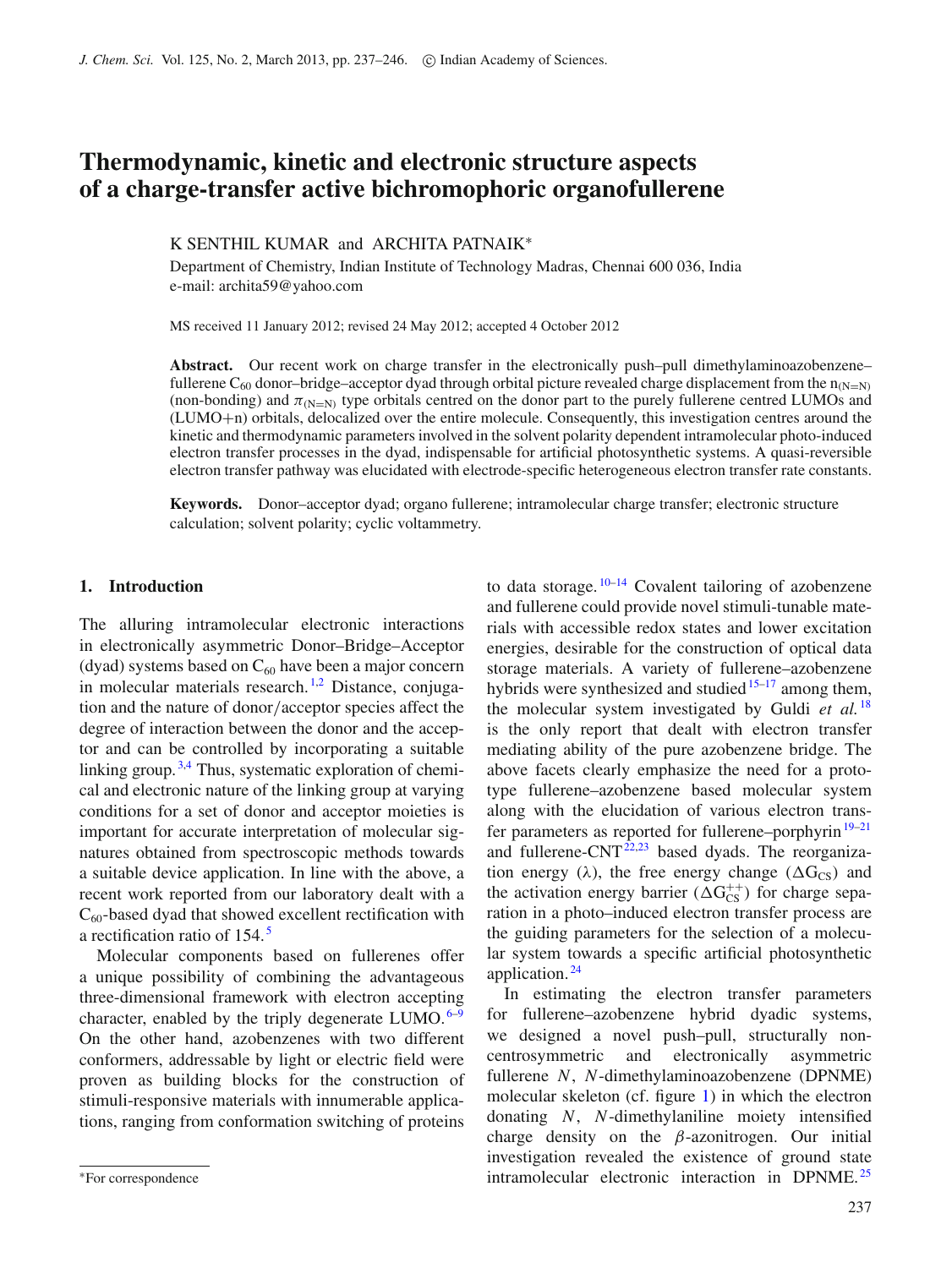Apart from this, the dyadic system was found to show (i). frontier molecular orbital switching upon addition of a proton as an external chemical input stimuli,  $^{26}$  $^{26}$  $^{26}$ (ii). solvent polarity dependent specific intermolecular association into J and H aggregates with unique 2D organization in its crystal structure facilitated by inter and intra dimer fullerene–fullerene and fullerene– azobenzene interactions<sup>[27](#page-9-0)</sup> and (iii) formation of multidimensional tunable supramolecular architectures at varying experimental conditions. [28](#page-9-1) The multifaceted nature of the DPNME dyadic system prompted further investigations to unravel the photo-induced intra molecular electronic interactions and the associated thermodynamic and kinetic parameters.

<span id="page-1-0"></span>

**Figure 1.** (**a**) Molecular electrostatic potential of the dyad mapped on the total electron density at the B3LYP/3-21g (d, p) level of theory indicating greater electron density on the azo nitrogens than anilinic nitrogens due to the resonance stabilization. (**b**) Molecular structures of (E)-N, N-dimethyl-4- (p-pyrrolidinofullerenediazenyl) aniline (DPNME) showing through-bond representation of the charge transfer pathway operating in the dyad. $25$ 

### **2. Experimental and computational methods**

Synthetic details of the DPNME dyad were reported in our previous report. $25$  Electronic absorption spectra were measured with a Schimadzu double beam UV– Vis spectrophotometer. Emission spectra of the samples were obtained from a Jobin–Yvon Fluorolog spectrofluorimeter with 0.2 nm resolution, with sample geometry at 90<sup>°</sup> to the excitation source. Cyclic Voltammetry (CV) was carried out with a CH instrument's 660B electrochemical analyzer. Benzonitrile was used as the solvent and 0.1 M Tetrabutylammonium hexafluorophosphate was used as the supporting electrolyte with a potential window ranging from  $+3$  V to  $-3$  V. The Glassy Carbon/Pt electrode embedded in a Teflon rod (CHI 1.5 mm in diameter) was polished with 0.1 μm  $\gamma$ -alumina powder to mirror finish and was used as the working electrode.  $Ag/AgNO<sub>3</sub>$  non-aqueous electrode was used as the reference. A pre-cleaned Pt wire was used as the counter electrode. The analyte concentration was fixed at  $5 \times 10^{-4}$  M, unless otherwise stated. Dissolved oxygen was removed by purging with high pure nitrogen gas prior to experiments.

Density Functional calculations were carried out using Gaussian  $03$  set of programmes.<sup>[29](#page-9-2)</sup> The groundstate geometry of each molecule was fully optimized using the hybrid B3LYP functional with 6-31g (d, p) basis set. In  $B3LYP<sup>30</sup>$  the exchange is a combination of 20% HF exchange, Slater functional, and Becke's GGA correction, <sup>[31](#page-9-4)</sup> whereas the correlation part combines  $VWN^{32}$  and  $LYP^{33}$  $LYP^{33}$  $LYP^{33}$  functionals. TD–DFT methodology $34,35$  $34,35$  was then used to compute the excitation energies, oscillator strengths and the composition of electronic transitions. The bulk solvent effects were evaluated during the TD–DFT calculations by means of the standard Polarizable Continuum Model (IEF-PCM).  $36,37$  $36,37$  In PCM, the problem was divided into a solute part lying inside a cavity and a solvent part represented as a structureless material, characterized by its macroscopic properties (dielectric constant, radius, density and molecular volume).

## **3. Results and discussion**

## 3.1 *Ground state electronic structure of the DPNME dyad*

The ground state electronic structure of *trans*- DPNME was obtained from DFT calculations in vacuum utilizing B3LYP level of theory with 6-31G (d, p) basis set. The geometry optimized structure and the frontier molecular orbitals are depicted in figure [2.](#page-2-0) With an estimated ground state dipole moment of 7.07 D,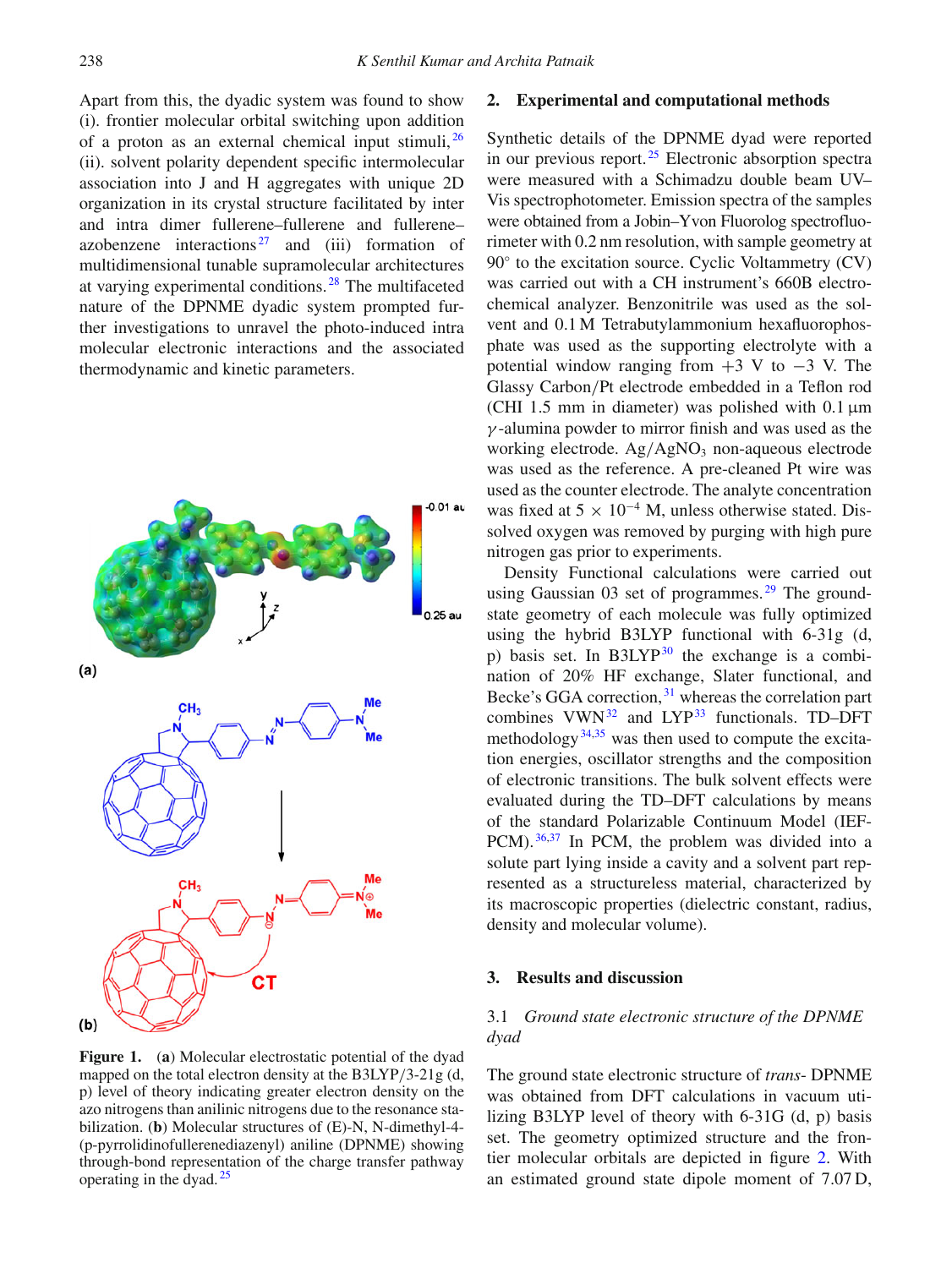<span id="page-2-0"></span>

**Figure 2.** (**a**). B3LYP/ 6 – 31G(d, p) full optimized geometry of DPNME. (**b**), (**c**) and (**d**) show the HOMO, LUMO and LUMO+3 molecular orbitals of DPNME. Distance between the anilinic nitrogen and nearest fullerene carbon is shown.

the dyad HOMO at 5.18 eV was located on the N, N– dimethylaniline donor, extending onto the azo bridge. The LUMO at  $2.99 \text{ eV}$  was located on the C<sub>60</sub> part of the dyad and the electronic band gap of the latter was estimated to be 2.12 eV.

<span id="page-2-1"></span>The HOMO–LUMO picture clearly reveals the disjoint nature of the frontier molecular orbitals. This property was desirable in terms of device applications especially to envision the system as a unimolecular electronic rectifier as evidenced from previous reports. [38](#page-9-11)[,39](#page-9-12) The parameter 'potential drop', which is the energy difference between the LUMO+n molecular orbital located on the donor and LUMO on the acceptor is an important entity in determining the current onset



**Figure 3.** (**a**). B3LYP/ 6 – 31G(d, p) full optimized geometry of *cis*-DPNME. (**b**), (**c**), (**d**) and (**e**) show the HOMO, LUMO, LUMO $+5$  and LUMO+6 molecular orbitals of *cis*-DPNME. Distance between the anilinic nitrogen and nearest fullerene carbon is shown.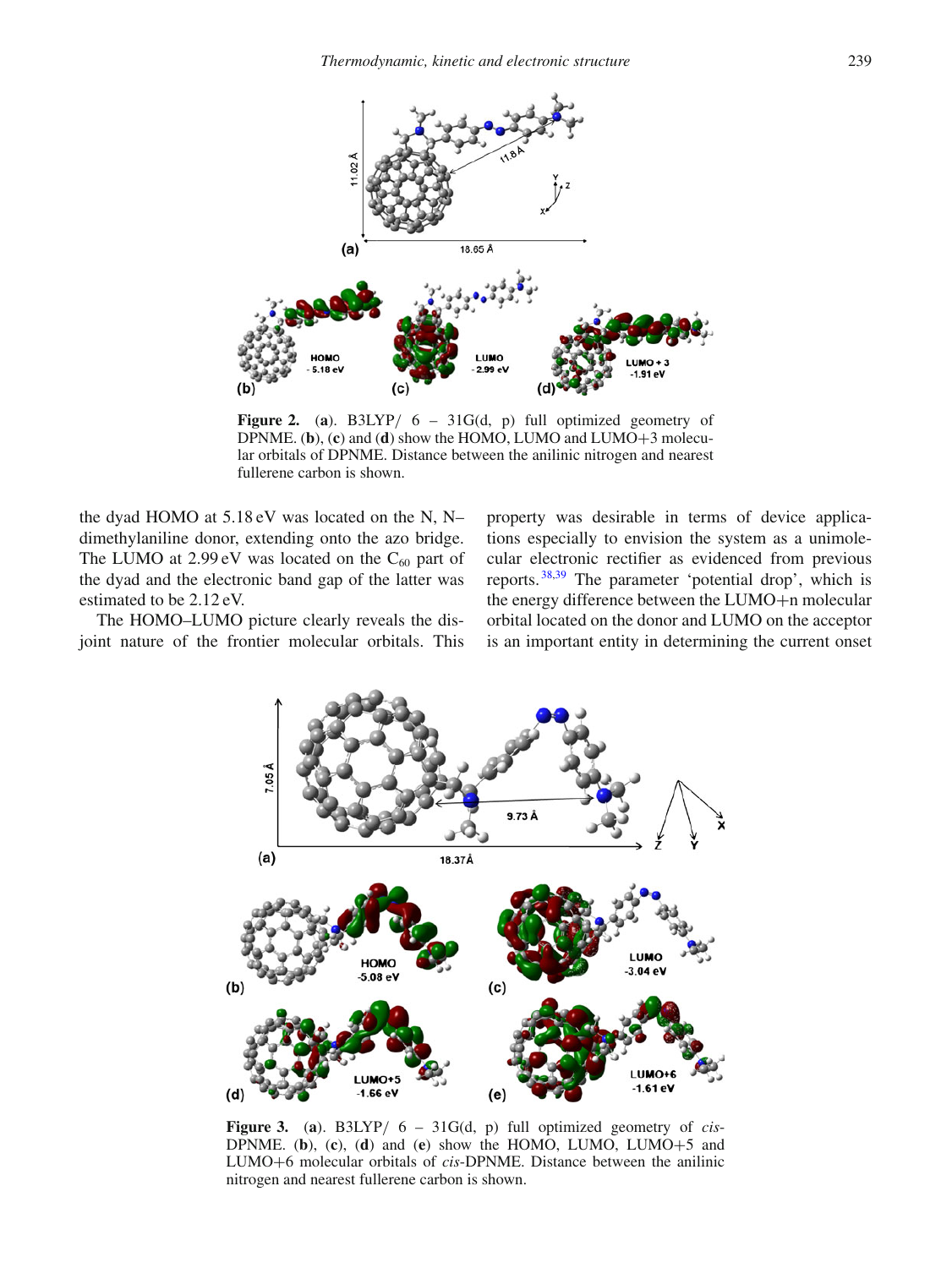| Dyad               | Ground state        | Ground state    | HOMO-LUMO | $\Delta E_{LUMO}$ |
|--------------------|---------------------|-----------------|-----------|-------------------|
| conformation       | dipole moment $(D)$ | energy $(a, u)$ | Gap (eV)  | (eV)              |
| <i>trans-DPNME</i> | 7.07                | $-3165.0190$    | 2.12      | 1.08              |
| cis-DPNME          | 7.31                | $-3164.9822$    | 2.04      | 1.43              |

<span id="page-3-0"></span>**Table 1.** A comparison of the *trans* (extended) and the *cis* (folded) conformations of the DPNME dyad.

in a molecular rectification process. Majumdar and coworkers reported potential drops for a range of donor– acceptor systems based on DFT calculations. [40](#page-9-13) An exact correlation between the predicted potential drop and the experimental onset of current was reported in a rectification process based on a fullerene–dodecyloxy benzene dyad<sup>5</sup> from our laboratory. A potential drop of 1.08 eV for the present DPNME dyad reveals a possible low threshold voltage rectification of the system when placed appropriately between two electrodes.

In-order to probe the isomerization-induced structural changes and the associated frontier molecular orbital alignment, DFT calculation on the *cis*-DPNME dyad was carried out as depicted in figure [3.](#page-2-1) The comparatively higher calculated dipole moment of 7.31 D and a reduced HOMO–LUMO gap of 2.04 eV for the *cis*-DPNME dyad (cf. table [1\)](#page-3-0) implied more favourable electronic interactions in the *cis*-DPNME dyad upon isomerization, exemplified from the much reduced edge-to-edge distance between the donor aniline N and the acceptor  $C_{60}$  (9.73 Å in *cis* vs. 11.8 Å in *trans* dyad). The characteristic frontier molecular orbital localization further strengthened the single molecular device characteristic of the molecular skeleton. In addition, the delocalized nature of the LUMO+5 and LUMO+6 orbitals associated with the  $(1(n \rightarrow \pi^*))$  and  $(1/\pi \rightarrow \pi)^*$  electronic transitions respectively revealed mixing of charge transfer character with the <sup>1</sup>(n  $\rightarrow \pi^*$ ) and  $(1/\pi \rightarrow \pi)^*$  transitions, as was observed for the *trans*-DPNME dyad, discussed in the following section.

# 3.2 *Ground state charge transfer in trans-DPNME dyad in varying solvent polarity*

Electronic absorption spectra of the dyad in solvents of varying polarity in figure [4a](#page-3-1) depict the  $(1 \rightarrow \pi^*)$  transition located at ∼447 nm in toluene, dichloromethane and a bathochromically shifted feature at 465 nm benzonitrile. The corresponding  $(\pi \rightarrow \pi^*)$  features in the dyad were observed at 414 nm in toluene with a 5 nm red shift in benzonitrile. The electronic absorption located at ∼432 nm in all solvents was attributed to a fullerene  $C_{60}$  centred transition via the literature report. [41](#page-9-14) TD–DFT calculations performed on DPNME

in solvents of varying polarity clearly reproduced the experimental trend as depicted in figure [4b](#page-3-1). Due to the non–parameterization of benzonitrile in Gaussian 03 set of programs, dimethylsulphoxide was used as a

<span id="page-3-1"></span>

**Figure 4.** (a) UV–Vis absorption spectra of  $1 \times 10^{-5}$ DPNME in toluene, dichloromethane and benzonitrile solvents; inset shows the full spectrum of DPNME in dichloromethane (DCM) solvent. (**b**) TD – B3LYP/ 3 -  $21G(d)$  // B3LYP/  $6-31G(d, p)$  calculated absorption spectra of DPNME in toluene, dichloromethane and benzonitrile solvents; inset shows the molecular orbitals involved in the electronic transitions  $^1(n \to \pi^*)$  and  $^1(\pi \to \pi)^*$  of DPNME.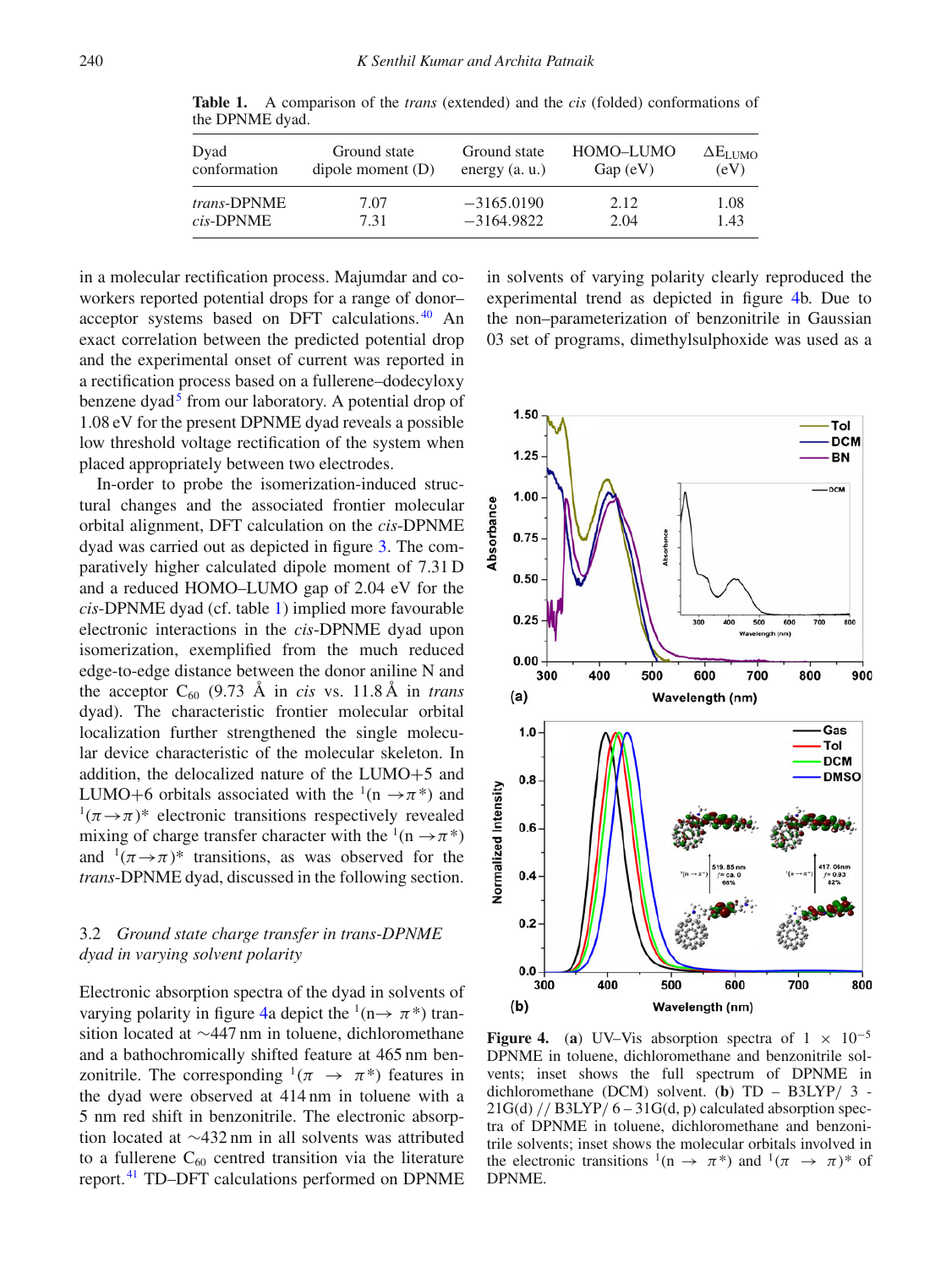<span id="page-4-0"></span>

**Figure 5.** (**a**) Steady state emission spectra and (**b**) fluorescence life time plots of DPNME in toluene, dichloromethane and benzonitrile solvents.

polar solvent. The TD–DFT predicted electronic transition energies in vacuum and solvent media were found to be in excellent agreement with the experimentally obtained values, shown in figure [4b](#page-3-1). Analysis of the MO coefficients involved in the  $(1(\pi \rightarrow \pi^*))$  and  $(1(\pi \rightarrow \pi^*))$ electronic transitions predicted at 519.85 and 417.06 nm in vacuum revealed slight charge transfer character as evidenced from the molecular orbital picture, collected in the inset of figure [4b](#page-3-1), wherein electronic excitation involves electron transition from orbitals completely localized on the donor to orbitals delocalized over both donor and the acceptor. No change in the molecular orbital ordering and nature of MO coefficients apart from slight stabilization in MO energies was observed while traversing from vacuum to solvent media of varying polarity. Hence, the vacuum calculated molecular orbital composition for  $(\pi \to \pi^*)$  and  $(0 \to \pi^*)$  electronic excitation processes could also be applicable in solvent media.

## 3.3 *Excited state electron transfer dynamics in DPNME dyad*

To get insight into the excited state properties of the DPNME dyad, steady state fluorescence spectra were acquired in toluene, dichloromethane and benzonitrile, as depicted in figure [5a](#page-4-0). The emission band at 713 nm upon excitation at 430 nm decreased in intensity upon increase in solvent polarity from toluene to dichloromethane and was completely quenched in the more polar benzonitrile.

Time resolved fluorescence life time studies revealed a single exponential decay pattern for DPNME in toluene and dichloromethane with a reduced life time in dichloromethane (cf. figure [5b](#page-4-0)), whereas in benzonitrile, the decay was tri-exponential in nature with the lowest life time component having a larger contribution. A reduced life time of DPNME in more polar solvents was in accordance with the steady state fluorescence emission behaviour. From the life time of the reference compound *N*–methylfulleropyrrolidine (NMFP), the rate and quantum yield for intramolecular charge separation were calculated for DPNME in dichloromethane and benzonitrile adapting the established equations [1](#page-4-1) and [2](#page-4-2) as follows:

<span id="page-4-1"></span>
$$
k_{cs} = \frac{1}{\tau} - \frac{1}{\tau_{ref}} \tag{1}
$$
  
( $\tau_{ref} = 1.21 \text{ ns}$ )

<span id="page-4-2"></span>
$$
\Phi_{cs} = \left[ k_{cs} / \left[ 1 / \tau_{ref} + k_{cs} \right] \right] \times 100. \tag{2}
$$

<span id="page-4-3"></span>**Table 2.** Quantum yield of fluorescence  $(\Phi_f)$ , fluorescence life time  $(\tau)$ , rate of charge separation ( $k_{cs}$ ) and quantum yield ( $\Phi_{cs}$ ) of charge separation in toluene, dichloromethane and benzonitrile.

| Solvent $(\varepsilon)$        | $\Phi_{\rm f}$ ( $\times 10^4$ ) | $\tau$ (ns)  | $k_{cs}$ (s <sup>-1</sup> ) | $\Phi_{cs}$       |
|--------------------------------|----------------------------------|--------------|-----------------------------|-------------------|
| Toluene $(2.38)$<br>DCM (8.93) | 10<br>5.59                       | 1.41<br>1.06 | -<br>$0.124 \times 10^{9}$  | $0.1318(13.18\%)$ |
| BN (25.2)                      | 0.127                            | 0.196        | $4.29 \times 10^{9}$        | 0.84(84%)         |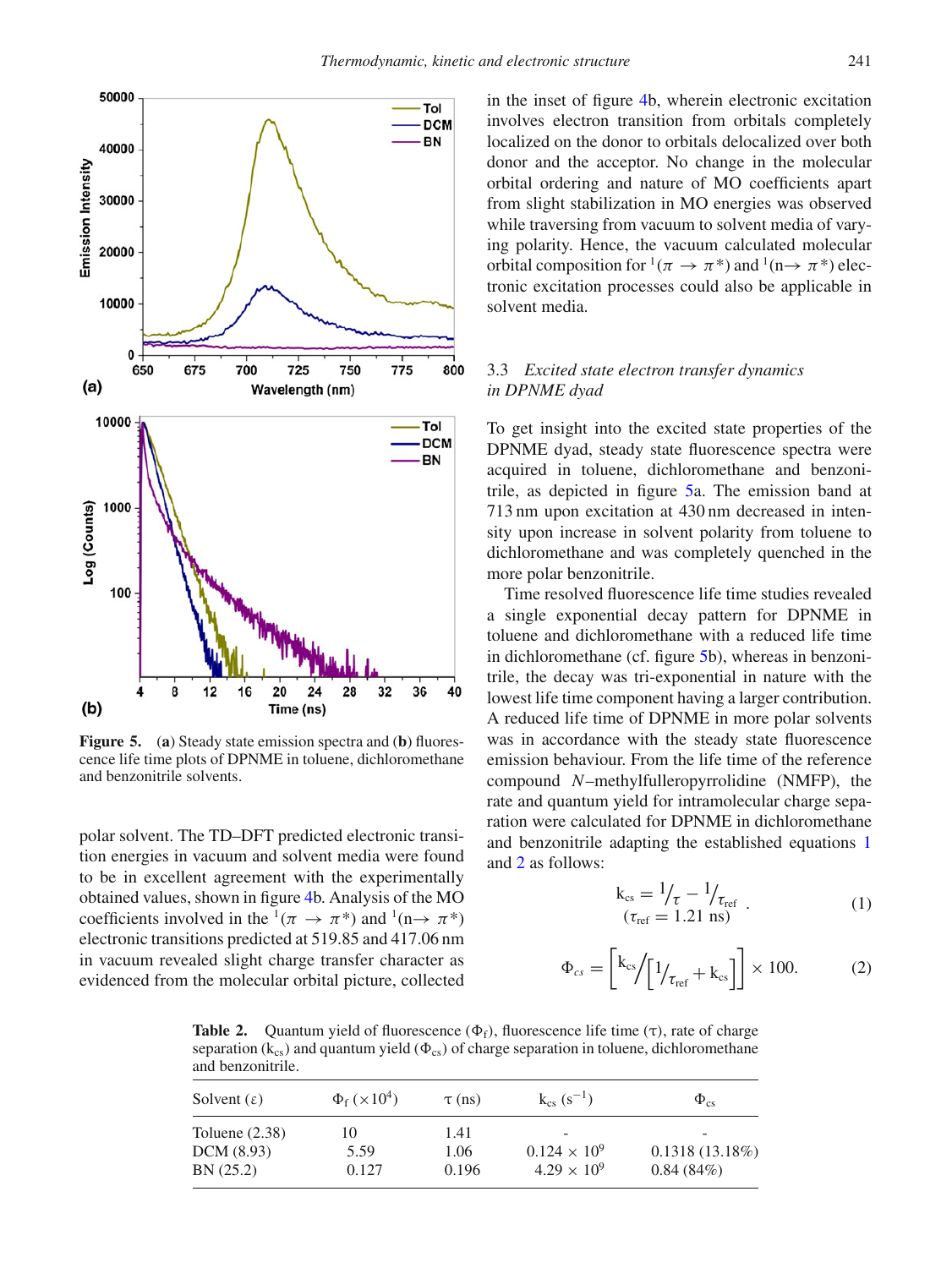<span id="page-5-0"></span>

**Figure 6.** (**a**) Cyclic voltammogram and (**b**) DPV of DPNME dyad in benzonitrile solvent (supporting electrolyte: TBAF, reference electrode:  $Ag/AgNO<sub>3</sub>$ , working electrode: glassy carbon, counter electrode: Pt wire).

A similar calculation in toluene was not feasible due to larger fluorescence life times obtained for DPNME than the NMFP reference. Increased rate constants and quantum yields for charge separation resulted upon moving from less polar dichloromethane to a more polar benzonitrile; notably 84% of the singlet excited state of the DPNME was converted into a charge separated state in benzonitrile, vide table [2.](#page-4-3)

Keeping abreast of the facts discussed, electrochemical experiments in benzonitrile (cf. figure [6a](#page-5-0), b) probed energetics of the electron transfer process; the first oxidation and reduction potentials in the differential pulse voltammogram (DPV) shown in figure [6b](#page-5-0) provided energy of the charge separated state in benzonitrile. Similar data in toluene and dichloromethane, for which electrochemical data were unavailable, were estimated by using the Weller equation<sup>[42](#page-9-15)</sup> (vide equation [3\)](#page-5-1) and are shown in table [3.](#page-5-2) Dielectric constants of Tol and DCM were used separately to calculate the free energy change by taking benzonitrile as a reference as in eq. [3,](#page-5-1) i.e. the  $\varepsilon$ <sub>s</sub> and  $\varepsilon$ <sub>ref</sub> terms.

<span id="page-5-1"></span>
$$
\Delta G_{\rm cs} = e \left( E^{\rm ox} \left( D \right) - E^{\rm red} \left( A \right) \right) - E_{00}
$$
  
- e<sup>2</sup>/4\pi \varepsilon<sub>o</sub> \varepsilon<sub>s</sub> R<sub>cc</sub>  
- e<sup>2</sup>/8\pi \varepsilon<sub>o</sub> \left( 1/r^{+} + 1/r^{-} \right) \left( 1/\varepsilon\_{\rm ref} - 1/\varepsilon\_{\rm s} \right), (3)

where

 $E<sup>ox</sup>(D) =$ oxidation potential of the donor (0.5319 *V*)

 $E^{\text{red}}(A)$  = reduction potential of the acceptor (−1.001 *V*)

 $E_{00}$  = singlet or triplet state energy (1.72 eV or 1.5 eV)

 $R_{cc}$  = centre to centre distance (1.18 nm),

- $r^+$  = effective ionic radii of the donor (0.37 nm), and
- *r*<sup>−</sup> = effective ionic radii of the acceptor (0.56 nm).

Centre to centre distance, radius of the donor and radius of the acceptor were obtained from DFT calculations,  $E_{00}$  value of 1.72 eV and 1.50 eV were used for fullerene singlet and triplet states, respectively.<sup>[43](#page-9-16)</sup> As for the photo-induced process arising from the lowest fullerene singlet state, it was seen that the activation energy barrier is higher compared to the free energy of charge separation in toluene, explaining the absence of quenching in the solvent. For benzonitrile,

<span id="page-5-2"></span>**Table 3.** Reorganization energy ( $\lambda$ ), free energy change ( $\Delta G_{CS}$ ), and the activation energy barrier ( $\Delta G_{CS}^{\#}$ ) for charge separation in toluene, dichloromethane and benzonitrile.

|            | ${}^{1}C_{60}$ * - Donor |                      |                           | ${}^{3}C_{60}$ * - Donor |                           |
|------------|--------------------------|----------------------|---------------------------|--------------------------|---------------------------|
| Solvent    | $\lambda$ (eV)           | $\Delta G_{cs}$ (eV) | $\Delta G_{cs}^{\#}$ (eV) | $\Delta G_{\rm cs}$ (eV) | $\Delta G_{cs}^{\#}$ (eV) |
| Toluene    | 0.33                     | 0.51                 | 0.53                      | 0.76                     | 0.89                      |
| <b>DCM</b> | 0.81                     | $-0.02$              | 0.19                      | 0.2                      | 0.31                      |
| BN         | 0.82                     | $-0.24$              | 0.10                      | $-0.016$                 | 0.2                       |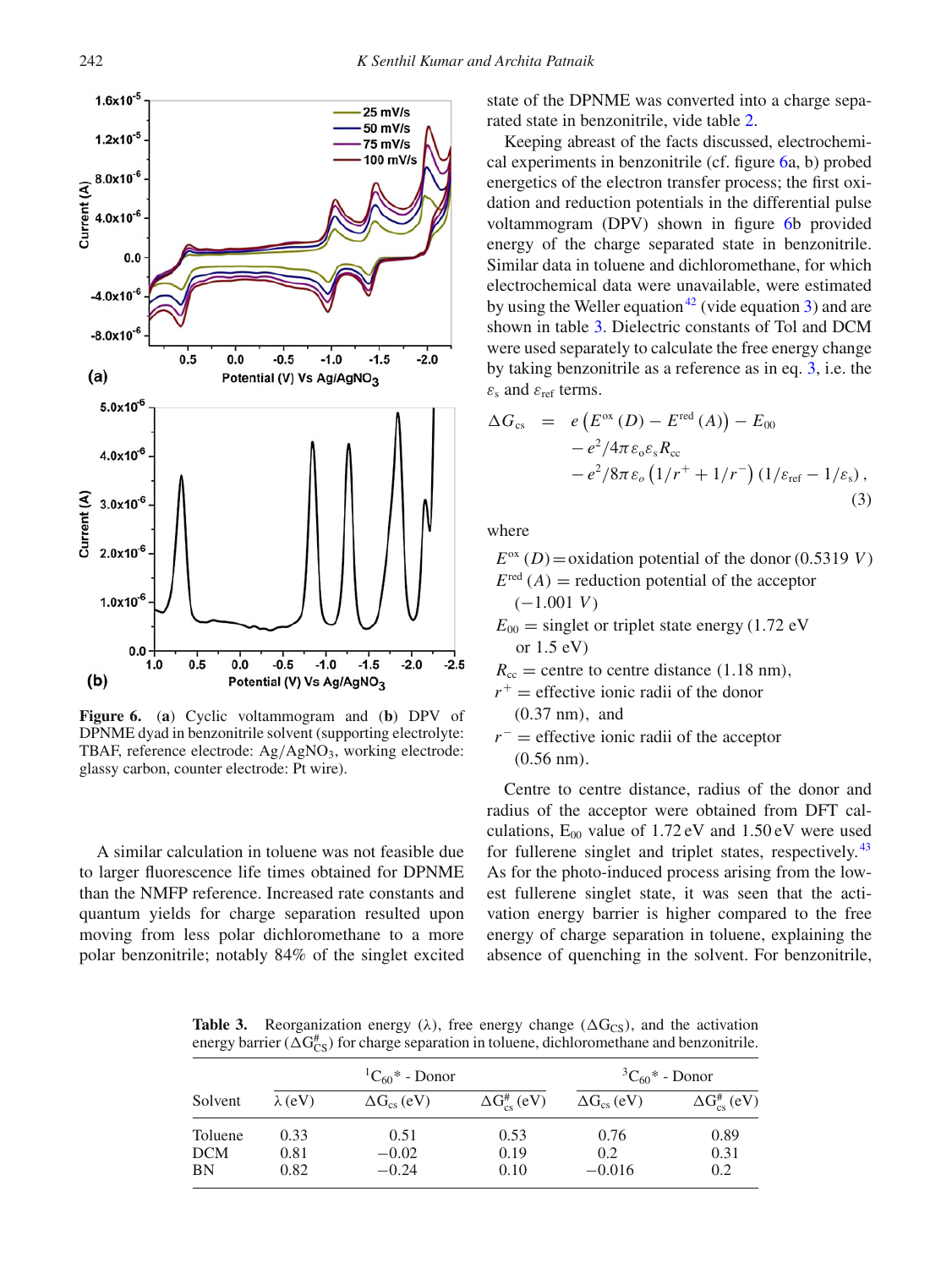the free energy of charge separation was more negative than the activation barrier allowing electron transfer from donor to the acceptor and quenching of the excited singlet state, as was evident from the decreased fluorescence intensity in figure [5a](#page-4-0). Charge separation from the fullerene triplet excited state was ruled out in toluene and dichloromethane solvents while a meager possibility of it in the more polar benzonitrile solvent was evidenced from the parameters listed in table [2.](#page-4-3) The above discussions unambiguously proved electron transfer to have quenched the fullerene singlet excited state emission in polar benzonitrile solvent.

The other important facet of electron transfer was the reorganization energy associated with the DPNME dyadic system. The calculated total reorganization energy of 0.33 eV in toluene solvent was very close to the internal reorganization energy of fullerene  $(0.3 \text{ eV})^2$ , implying a non-existent electron transfer event in toluene. The former is defined as,

$$
\lambda = \lambda_{s} + \lambda_{i}, \qquad (4)
$$

with  $\lambda_s$  as the solvent reorganization term (vide eqn. [5\)](#page-6-0) and  $\lambda_i$ , the internal reorganization energy, set at 0.3 eV.

<span id="page-6-0"></span>
$$
\lambda_s = \frac{e^2}{4\pi\varepsilon_0} \left[ \frac{1}{2} \left[ \frac{1}{r_+} + \frac{1}{r_-} \right] - \frac{1}{R_{\rm cc}} \right] \left[ \frac{1}{n^2} - \frac{1}{\varepsilon_s} \right]
$$
\n
$$
\Delta G_{\rm cs}^{\#} = \frac{(\Delta G_{\rm cs} + \lambda)^2}{4\lambda^2}.
$$
\n(6)

The situation is interesting in dichloromethane and benzonitrile solvents. The higher magnitude of total reorganization energy is in excellent corroboration with the steady state and time resolved fluorescence experiments, showcasing charge separation. Further, the near similar magnitude of total reorganization energy in dichloromethane and benzonitrile solvents revealed very small structural reorganization associated with the 3D fullerene moiety upon charge separation, justifying its role as an efficient acceptor in comparison with other 2D molecular systems. [44](#page-9-17)

# 3.4 *Electron transfer kinetics of DPNME at the electrode*/*electrolyte interface*

The electrochemistry of fullerene  $C_{60}$  is of interest as it provides information on the associated energetics and kinetics of electron transfer processes and chemical reactions at an electrode/electrolyte interface. Studies on the reduction of  $C_{60}$  in solution phase has produced a series of diffusion controlled Nernstian reduction waves, showing successive addition of electrons to the molecule, according to equation [7.](#page-6-1)

<span id="page-6-1"></span>
$$
C_{60}^{n-} + e^- \leftrightarrow C_{60}^{(n+1)-}; \ n = 0, 1, 2, \dots, 5. \tag{7}
$$

In line with the reduction process in pristine  $C_{60}$ , functionalized  $C_{60}$  or  $C_{60}$  derivatives were also reported to retain the electrochemical properties with cathodically shifted reduction potentials due to the loss of degeneracy of the LUMOs and thus with reduced  $\pi$  character. Reports on the interfacial electron transfer across electrode/electrolyte interfaces predicted reversible and quasi-reversible electron transfer kinetics for freely diffusing  $C_{60}$  derivatives under study.<sup>[45](#page-9-18)[,46](#page-9-19)</sup> For a non-Nernstian multi-step process deviated from equilibrium, the details of its kinetics influenced its electrochemical behaviour. With quantification of the kinetic parameters, the mechanism of the redox process could be diagnosed. For such quasi-reversible systems, the diffusion current  $I_d$  was controlled by both mass transfer

<span id="page-6-2"></span>

**Figure 7.** (a) Cyclic voltammograms of  $5 \times 10^{-4}$  M DPNME at varying scan rates  $(V. s^{-1})$  at a glassy carbon electrode [Solvent: benzonitrile; Supporting electrolyte: 0.1 M TBAF; Reference electrode:  $Ag/AgNO<sub>3</sub>$ ; Counter electrode: Pt]. (**b**) Scan rate dependence showing the plot of  $\Delta E_P$  vs  $v^{1/2}$  for the DPNME/ DPNME<sup>1–</sup> solution phase redox couple.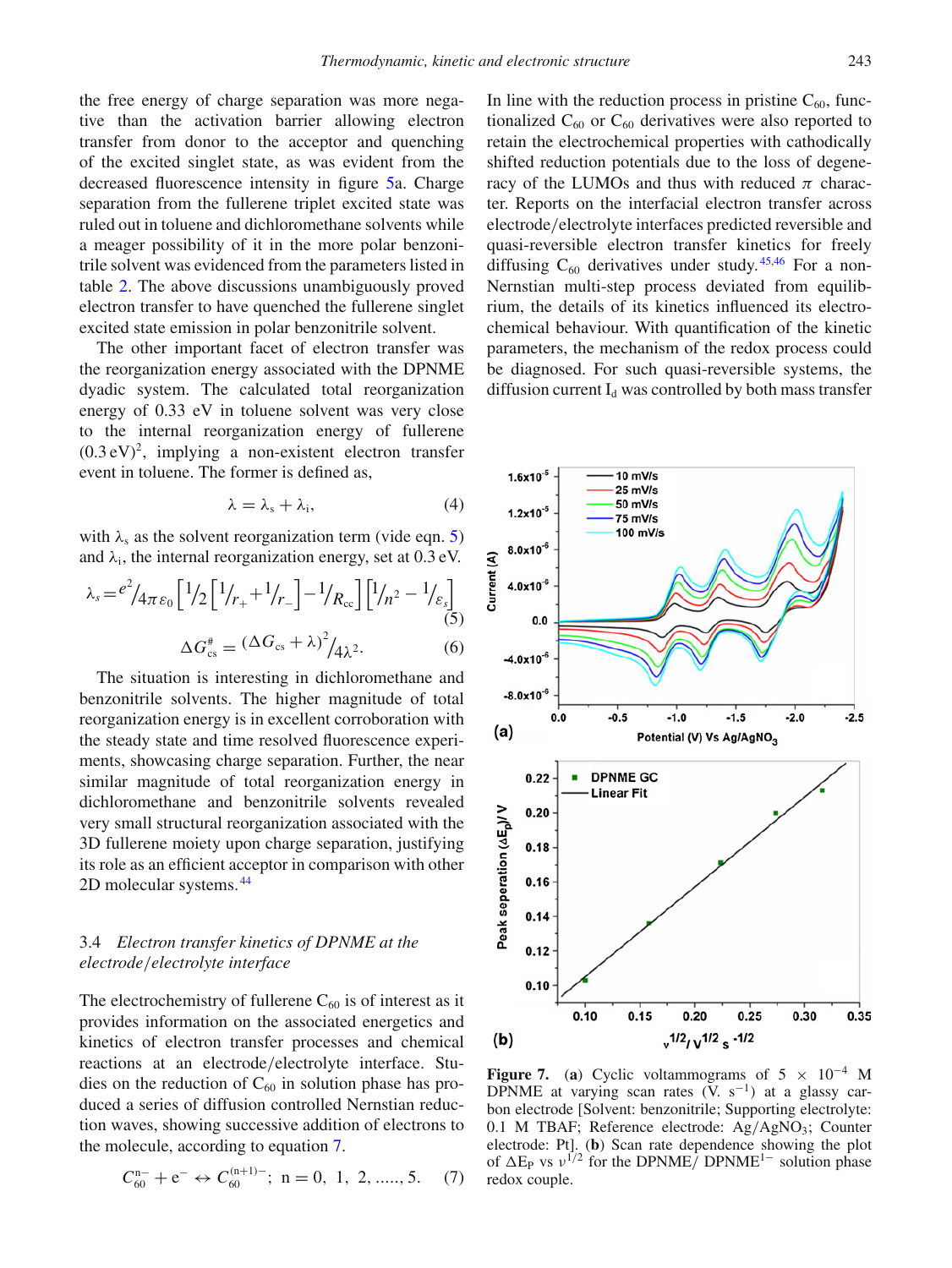and heterogeneous electron transfer routes. [47](#page-9-20) With GC and Pt working electrodes of radii 1.5 mm, the kinetics of electron transfer associated with equation [8,](#page-7-0) across the electrolyte/electrode surface was investigated from the cyclic voltammograms of DPNME acquired in 4:1 toluene/acetonitrile solvent.

<span id="page-7-0"></span>
$$
DPNME + e^- \longrightarrow \text{DPNME}^{1}.
$$
 (8)

All the cyclic voltammograms were recorded at a constant temperature of 25◦C. The anodic to cathodic current ratio,  $I_{pa}/I_{pc}$  for DPNME/DPNME<sup>1−</sup> couple was measured for each cyclic voltammogram, varying the scan rate from 0.01 up to  $0.1 \text{ Vs}^{-1}$ . The standard heterogeneous charge transfer rate constant  $(k<sub>het</sub>)$  associated with the redox process was calculated from the peakto-peak separation ( $\Delta E_{P}$ ), according to Nicholson.<sup>[48](#page-9-21)</sup> Figures [7a](#page-6-2) and [8a](#page-7-1) contain the quasi-reversible electron transfer processes at the electrode/solution interface as

<span id="page-7-1"></span>

**Figure 8.** (a) Cyclic voltammograms of  $5 \times 10^{-4}$  M DPNME at varying scan rates (V.  $s^{-1}$ ) at a platinum electrode [Solvent: benzonitrile; Supporting electrolyte: 0.1 M TBAF; Reference electrode: Ag/AgNO3; Counter electrode: Pt]. (**b**) Plot of  $\Delta E_P$  vs  $v^{1/2}$  for the DPNME/ DPNME<sup>1–</sup>solution phase redox process.

<span id="page-7-2"></span>

**Figure 9.** Plot of  $\psi$  vs  $\Delta E_P$  for a quasi reversible reaction, drawn in reference to the reported data according to Bard and Faulkner. [47](#page-9-20)

a function of working electrode type. The plots of  $\Delta E_{\rm P}$ vs  $v^{1/2}$  as shown in figures [7b](#page-6-2) and [8b](#page-7-1) yielded a linear behaviour. The very close proximity of  $I_{pa}/I_{pc} \sim 1$  indicated  $\alpha$  to be 0.5 for the aforementioned quasi reversible processes.

Under these conditions of quasi-reversibility, it was possible to study kinetics of the electrode reaction where separation of the peak potentials,  $\Delta E_{P}$ , was the measure of the standard rate constant for electron transfer. These  $\Delta E_p$  values were introduced in the working curve described by Nicholson<sup>48</sup> for obtaining the quasi-reversible current function (transfer parameter),  $\psi$  (vide figure [9\)](#page-7-2), from which the standard heterogeneous charge transfer rate constant for electron transfer was calculated according to equation [9,](#page-7-3)

<span id="page-7-3"></span>
$$
k_{\text{het}} = \psi \left[ D \pi \nu \left( \frac{nF}{RT} \right) \right]^{1/2},\tag{9}
$$

where  $\nu$  is the scan rate, F, the Faraday constant and D is the diffusion coefficient. From the  $\psi$  vs.  $\Delta E_P$ 

<span id="page-7-4"></span>Table 4. Heterogeneous rate constants (k<sub>het</sub>) associated with the DPNME/DPNME<sup>1−</sup> redox couple at the glassy carbon and platinum electrode/electrolyte interfaces.

| Scan rate                     | $k_{het} \times 10^3$ (cm. s <sup>-1</sup> ) |          |
|-------------------------------|----------------------------------------------|----------|
| $\gamma$ (V.s <sup>-1</sup> ) | Glassy carbon                                | Platinum |
| 0.01                          | 1.52                                         | 2.59     |
| 0.025                         | 1.59                                         | 2.02     |
| 0.05                          | 1.64                                         | 2.19     |
| 0.075                         | 1.29                                         | 1.95     |
| 0.1                           | 1.49                                         | 2.26     |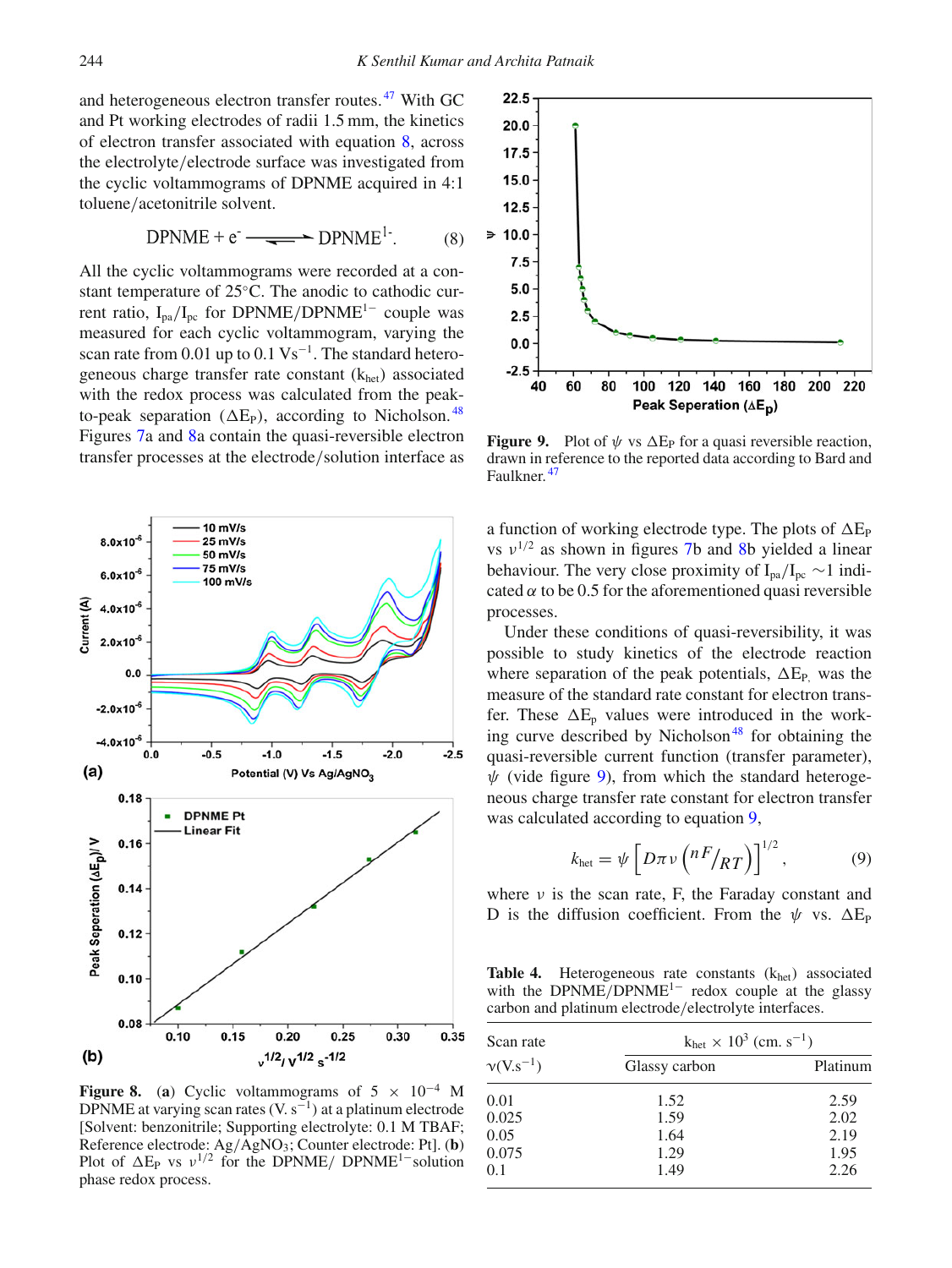curve, the corresponding  $\psi$  values related to  $\Delta E_{P}$  could be obtained for calculation of  $k_{het}$  for each scan rate. The overall  $k_{het}$  was deduced by averaging the  $k_{het}$  values obtained for individual scan rates and are tabulated in table [4](#page-7-4) for glassy carbon and platinum electrodes; the heterogeneous electron transfer rate constants at the platinum electrode surfaces revealed a faster kinetics. The values were in good agreement with those for typical quasi-reversible reactions ranging between  $10^{-1}$  and  $10^{-5}$  cm s<sup>-1</sup>.<sup>[49](#page-9-22)</sup>

#### **4. Conclusions**

Facile photo-induced intramolecular electron transfer was observed in the fullerene – *N*, *N* – dimethylaminoazobenzene based dyad system. The DFT calculated ground state electronic structure provided the frontier molecular orbital characteristics sufficing the essentials for the hybrid molecular skeleton to be used as a futuristic molecular device. TD–DFT modelling of the UV–Vis spectra of the dyad in solvents of varying polarity showed mixing of charge transfer excitons with  $(1(n \rightarrow \pi^*)$  and  $(1(\pi \rightarrow \pi)^*)$  electronic transitions involved with the azo chromophore, justifying the experimentally observed bathochromic shifting of the absorption maxima as a function of solvent polarity. Quenched fluorescence and reduced life times in more polar benzonitrile solvent testified deactivation of the singlet excited state of the dyad via charge separation. The important parameters involved in the electron transfer event were estimated adapting Weller, Marcus and Born–Hush approximations.

The obtained kinetic and thermodynamic parameters for the intramolecular charge separation in the dyad were in excellent similitude with the macroscopic donor–bridge–acceptor systems constituting donor moieties, such as, porphyrins and pthalocyanins, implying its structural prominence. Unlike the other reported systems, the incorporated photo tunable/conformationally flexible azo bridge between the N, N–dimethylaniline donor and the fullerene acceptor in the dyad will shorten the intramolecular donor acceptor distance upon light induced *trans* → *cis* isomerization enabling more efficient charge separation, as testified from DFT calculations. In addition, in this conformation, the curvature of  $C_{60}$  will allow its  $\pi$  orbitals to orient isotropically for a maximum intermolecular overlap towards an ideal organic conductor. The estimated heterogeneous electron transfer rate constants for the *trans*-dyad revealed a quasi-reversible electron transfer pathway for the dyad/dyad<sup>1−</sup> couple across the electrode/electrolyte interface.

## **Acknowledgements**

The authors thank the Department of Science and Technology (DST), New Delhi for the financial support (Grant No. SR/S2/CMP-57/2006) and Prof. P Ramamurthy, National centre for Ultrafast Processes, University of Madras for life time measurements.

## **References**

- <span id="page-8-0"></span>1. Metzer R M 2003 *Chem. Rev.* **103** 3803
- <span id="page-8-1"></span>2. Guldi D M 2000 *Chem. Commun.* 321
- <span id="page-8-2"></span>3. Williams R M, Zwier J M and Verhoeven J M 1995 *J. Am. Chem. Soc.* **117** 4093
- <span id="page-8-3"></span>4. Arakia Y and Itoa O 2008 *J. Photochem. Photobiol. C: Photochem. Rev.* **9** 93
- <span id="page-8-4"></span>5. Gayathri S S and Patnaik A 2006 *Chem. Commun.* 1977
- <span id="page-8-5"></span>6. Prato M 1997 *J. Mater. Chem.* **7** 1097
- 7. Kadish K M and Ruoff R M Eds. 2000 *Fullerenes: Chemistry, physics and technology* (New York: Wiley-Interscience)
- 8. Figueira-Duarte T M, Gegout A and Nierengarten J F 2007 *Chem. Commun.* 109
- <span id="page-8-6"></span>9. Thomas K G, Biju V, Guldi D M, Kamat P V and George M V 1999 *J. Phys. Chem. A* **103(50)** 10755
- <span id="page-8-7"></span>10. Flint D G, Kumita J R, Smart O S and Woolley G A 2002 *Chem. Biol.* **9** 39
- 11. Ikeda T and Tsutsumi O 1995 *Science* **268** 1873
- 12. Liu Z F, Hashimoto K and Fujishima K 1990 *Nature* **347** 658
- 13. Kawata S and Kawata Y 2000 *Chem. Rev.* **100** 1777
- <span id="page-8-8"></span>14. Astrand P O, Ramanujam P S, Hvilsted S, Bak K L and Sauer Stephan P A 2000 *J. Am. Chem. Soc.* **122** 3482
- <span id="page-8-9"></span>15. Kay K Y, Han K J, Yu Y J and Park Y D 2002 *Tetrahedron Lett.* **43** 5053
- 16. Oh-ishi K, Okamura J, Ishi-I T, Sano M and Shinkai S 1999 *Langmuir* **15** 2224
- <span id="page-8-10"></span>17. Shirai Y, Sasaki T, Guerrero J M, Byung-Chan Y, Hodge P and Tour J M 2008 *ACS Nano* **2(1)** 97
- <span id="page-8-11"></span>18. Schuster D I, Li K, Guldi D M, Palkar A, Echegoyen L, Stanisky C, Cross R J, Niemi M, Tkachenko N V and Lemmetyinen H 2007 *J. Am. Chem. Soc.* **129** 15973
- <span id="page-8-12"></span>19. Armaroli N, Marconi G, Echegoyen L, Bourgeois J P and Diederich F 2000 *Chem-Eur. J.* **6** 1629
- 20. Armaroli N, Accorsi G, Song F, Palkar A, Echegoyen L, Bonifazi D and Diederich F 2005 *Chem. Phys. Chem.* **6(4)** 732
- <span id="page-8-13"></span>21. Cramariuc O, Hukka T I, Rantala T T, and Lemmetyinen H 2006 *J. Phys. Chem. A.* **110(45)** 12470
- <span id="page-8-14"></span>22. D'Souza F, Chitta R, Sandanayaka A S D, Subbaiyan N K, D'Souza L, Araki Y and Ito O 2007 *J. Am. Chem. Soc.* **129(51)** 15865
- <span id="page-8-15"></span>23. Shen Y, Reparaz J S, Wagner M R, Hoffmann A, Thomsen C, Lee J O, Heeg S, Hatting B, Reich S, Saeki A, Seki S, Yoshida K, Babu S S, Möhwald H and Nakanishi T 2011 *Chem. Sci.* **2** 2243
- <span id="page-8-16"></span>24. Balzani V, Credi A and Venturi M 2008 *Chem. Sus. Chem.* **1** 26
- <span id="page-8-17"></span>25. Kumar K S and Patnaik A 2010 *J. Comput. Chem.* **36** 1182
- <span id="page-8-18"></span>26. Kumar K S and Patnaik A 2010 *Chem. Phys. Chem.* **11** 3645